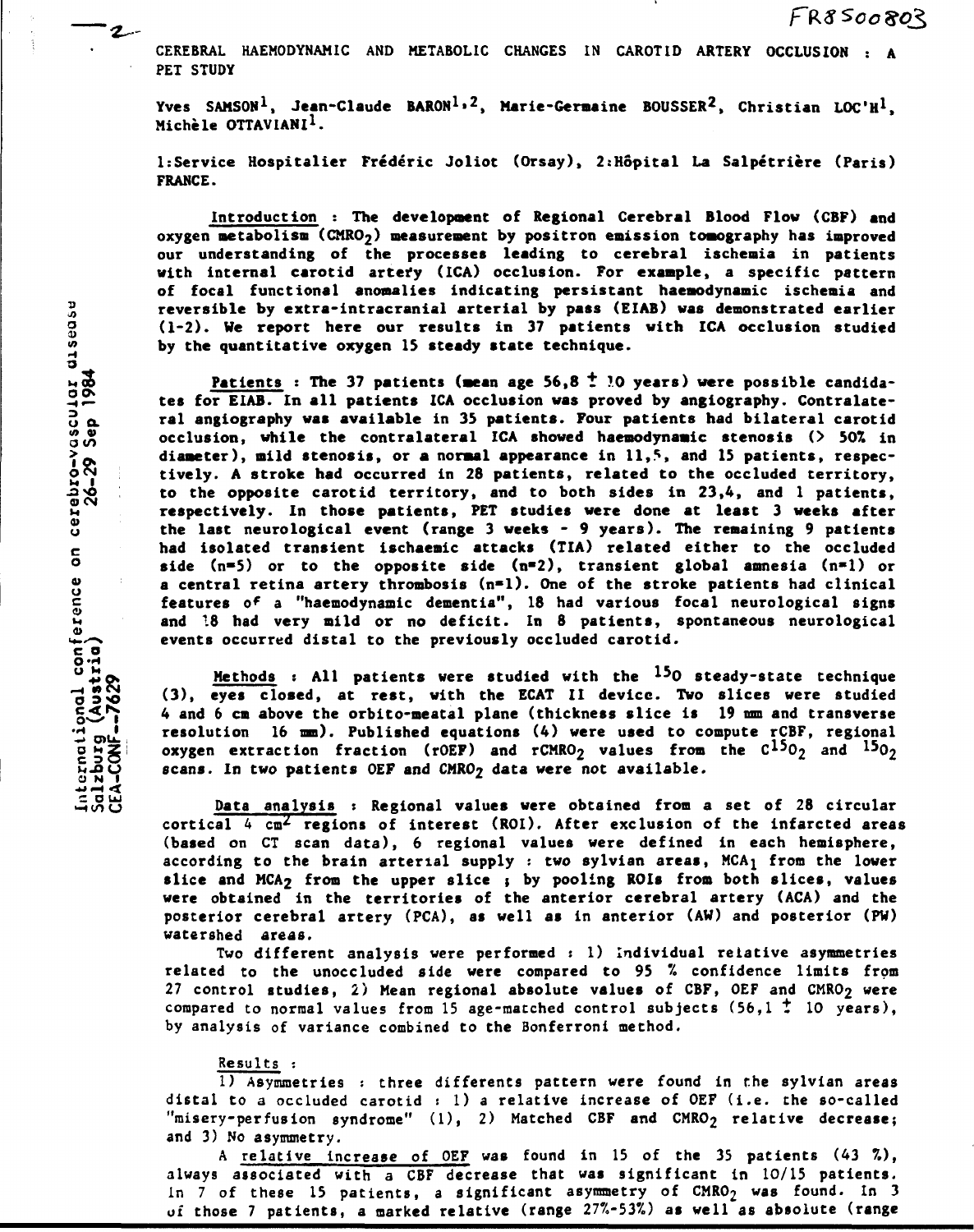**0.62-0.90) OEF increase was found ; tvo of them had postocclusive events and the last one a progressive apragnatic state. In contrast, the 8 patients without significant CMR02 assymaetry had only mild OEF increases (range 9-20%) and none of then had postocclusive ischaeaic events.** 

**A matched decrease in CBF and CMRO? vas found in 5 patients (14%), while 11 patients (31 %) had no significant asymmetry in any parameter. The remaining 4 patients had either a OEF relative decrease (2 patients) or a pattern clearly indicating contralateral ischaemia.** 

**Patients with post-occlusive events had no specific pattern of CBF or OEF, but had a significant higher incidence of CMRO2 asymmetry (p<0.01). in the 27 patients where 4 axis angiography allowed assessment of the collateral supply of the territory distal to the occluded carotid, OEF increase was correlated with either "ophthalmic supply" or "Willisi supply" from a stenosed artery (p<0.05). Conversely, in "symmetrical" patients, supply was usually achieved through the circle of Willis from a patent artery. However, no relationship was found between extension of occlusive disease to both carotid arteries and asymmetry.** 

**2) Absolute values (Table 1) : Compared to the control groups, a significant decrease of rCBF was found in all areas distal to the occluded ICA, except the**  ACA region. A similar trend was found with the CMRO<sub>2</sub> regional values. In the **PCA area and in the unoccluded hemisphere no significant changes were found, although the regional values were slightly lower than controls.** 

As seen in Fig. 1, the decrease of CBF and CMRO<sub>2</sub> in the occluded hemisphere, **did not depend on the prior occurrence of a stroke.** 

**When patients with strictly unilateral carotid disease (n»15) where compared with the 15 patients with significant occlusive disease of contralateral ICA, a significantly lower OEF value was found in the former group, over the occluded hemisphere, despite similar CBF values. When compared to control values, the CHRO2 decrease was significant only in the patients with extensive occlusive disease (see Fig. 2)** 

**Discussion : Two différents types of pathophysiological informations were obtained from the present study. First, the study of asymmetries (an analysis which increases the sensitivity of the method in the detection of focal abnormalities) disclosed a high frequency (43 %) of misery-perfusion syndrome (i.e. relative decrease of CBF, with a relative increase of OEF) in the occluded side,**  while a truly matched focal decrease of CBF and CMRO<sub>2</sub> was rarely observed (14%). Second, as compared to controls, an absolute decrease of mean CBF and CMRO<sub>2</sub> **values was found in the occluded territory (Table 1) which, on the basis of subgroups analysis, seemed to depend, in part, on extension of occlusive disease, but not on the presence of clinical stroke (fig. 1 and 2).** 

**Asymmetries : A focal misery-perfusion syndrome is commonly interpreted as indicating a failure of CBF autoregulation (1, 5). In our population, this pattern was correlated with collateral supply through the ophthalmic artery or from a diseased contralateral ICA or vertebral artery. Thus, these types of collateral supply may have poor haemodynamic efficiency as also suggested previously (6). Interestingly, the patients showing marked misery-perfusion**  with simultaneous CMRO<sub>2</sub> decrease all had clinical evidence of haemodynamic ische**mia. In one of these patients, an EIAB was performed and resulted in a complete**  reversal of these changes. In this patient, the CMRO<sub>2</sub> decrease was therefore **truly ischemic, suggesting a state of "chronic ischemic penumbra".** 

**On the other hand, a matched relative decrease of CBF and CMRO2 distal to occlusion was found in five stroke patients. This lack of OEF increase indicates that Che blood supply was not decreased with respect to the metabolic needs of the tissue. Since this pattern is usually unchanged after EIAB (7), partial**  neuronal loss leading to a primary decrease of CMRO<sub>2</sub> can been implicated (8), **although a functional deafferentation of morphologically intact tissue cannot be excluded in these stroke patients (9).** 

**Absolute values : We found a global decrease of CBF and CMR02 distal to the ICA occlusion. Again, this could reflect a partial neuronal loss or deactivation. However, our results do not support this view because this decrease in CBF and CMR02 was also observed in the patients without history of stroke (fig. • '. '-** *addition,* **our study of EIAB patients showed a marked post-operative inpro-**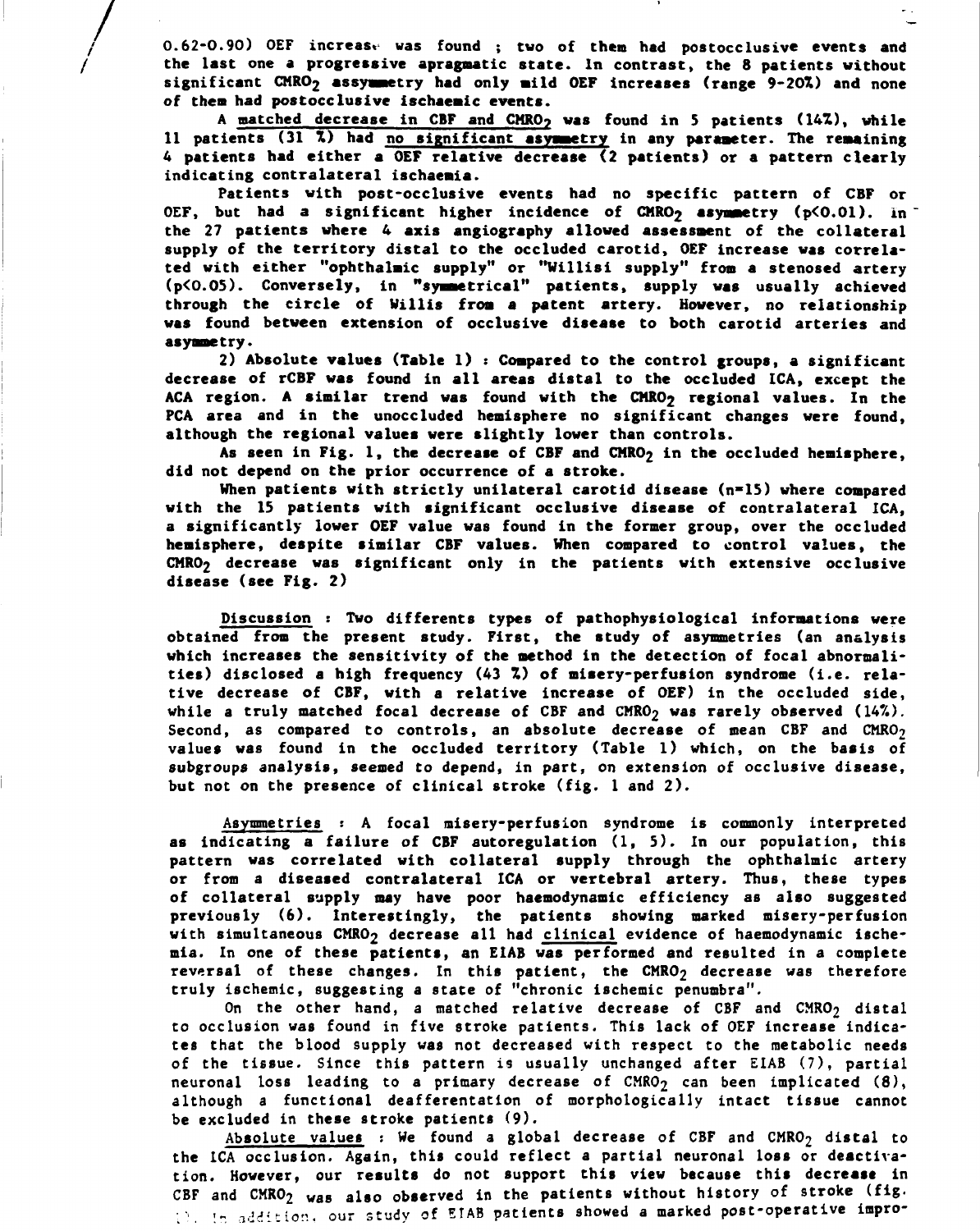vement of CBF and CMRO<sub>2</sub>, involving both cerebral hemispheres (7). This would **be a strong argument against neuronal loss** *as* **the sole cause of this metabolic depression. Together with these facts, we observed that the CMR02 decrease was more prominent in patients with contralateral carotid obstructive disease (fig. 2 ), a population presumably having a very low cerebral perfusion pressure (10); thus, it would appear that chronic haemodynamic failure may by itself induce such metabolic depression.** 

**There is no clear explanation for this phenomenon. However, it clearly**  was not concommitant with the usual pattern of ischemia, since the OEF in this **group was not elevated. In fact, the OEF was unexpectedly lower in this group than in unilateral ICA disease patients, while the CBF was similar in both groups (Fig. 2). Lack of increase (actually a mild decrease) in the cerebral oxygen**  arteriovenous difference (DA-VO<sub>2</sub>), was reported earlier in baboons with chronic fourvessel occlusion (11), and low DAVO<sub>2</sub> was found in some patients with ICA **occlusion (12). Whatever the precise mechanisms by which haemodynamic failure leads to a decrease in CMRO2 either involving the neuronal metabolism itself or the intrinsic process of oxygen diffusion, complex alterations in the flow \* metabolism - pressure interrelationships must occurs. The clinical correlations of such mild but widespread metabolic depression are not immediately apparent, perhaps because they involve subtle neuropsychological changes.** 

**It remains that, superimposed on this type of metabolic depression, a mild focal misery-perfusion (as defined by asymmetry analysis) was observed in 6 of the 15 patients with bilateral ICA occlusive disease. This suggests that those patients remain at risk for further haemodynamic cerebral ischemia.** 

## **References :**

- **1. J.C. Baron, M.G. Bousser et al : Reversal of focal "Misery-perfusion syndrome" by extra-intracranial arterial bypass in hemodynamic cerebral ischemia (1981), Stroke 12, 454-459.**
- **2. R.L. Grubb, R.A. Ratcheson et al : Regional cerebral blood flow and oxygen utilization in superficial temporal-middle cerebral artery anastomosis patients (1979), J. Neurosurg., 50, 733-741.**
- **3. T. Jones, DA Chester, MM. Ter-Pogossian : The continuous inhalation of oxygen 15 for assessing regional oxygen extraction in the brain of man (1976), Brit. J. Radiol. 49, 339-343.**
- **4. P. Lebrun-Grandié, J.C. Baron et al : Coupling between regional blood flow and oxygen utilization in the normal human brain, (1983), Arch.Neurol., 40, 230-236.**
- **5. J.M. Gibbs, R.J.S. Wise, et al : Evaluations of cerebral perfusion reserve in patients with carotid artery occlusion, (1984), Lancet, 182-186.**
- **6. B. Norrving, B. Nilsson et al : rCBF in patients with carotid occlusion (1982), Stroke 13, 155-162.**
- **7. Y. Samson, J.C. Baron et al : 1984 (submitted).**
- **8. N.A. Lassen : Incomplete cerebral infarction Focal incomplete ischemic tissue necrosis not leading to emollitions (1982), Stroke 13 : 522-523.**
- **9. E.J. Metter, C.G. Wasterlain et al : FDG positron emission computed tomography in a study of aphasia (1981), Ann. Neurol., 10, 173-180.**
- **10. R.F. Spetzler, R.A. Roski et al : Middle cerebral artery perfusion pressure in cerebrovascular occlusive disease (1983), Stroke 14, 552-555.**
- **11. L. Sytnon and R.W. Ross Russel : The development of cerebral collateral circulation following occlusions of vessels in the neck. An experimental study in baboons (1971), J. Neurol. Sci., 13, 197-208.**
- **12. J. Geraud, A. Bes et al : Mesure du débit sanguin cérébral au krypton 85. Quelques applications physiopathologiques et cliniques (1963) Revue neurologique, Paris, 108, 542-557.**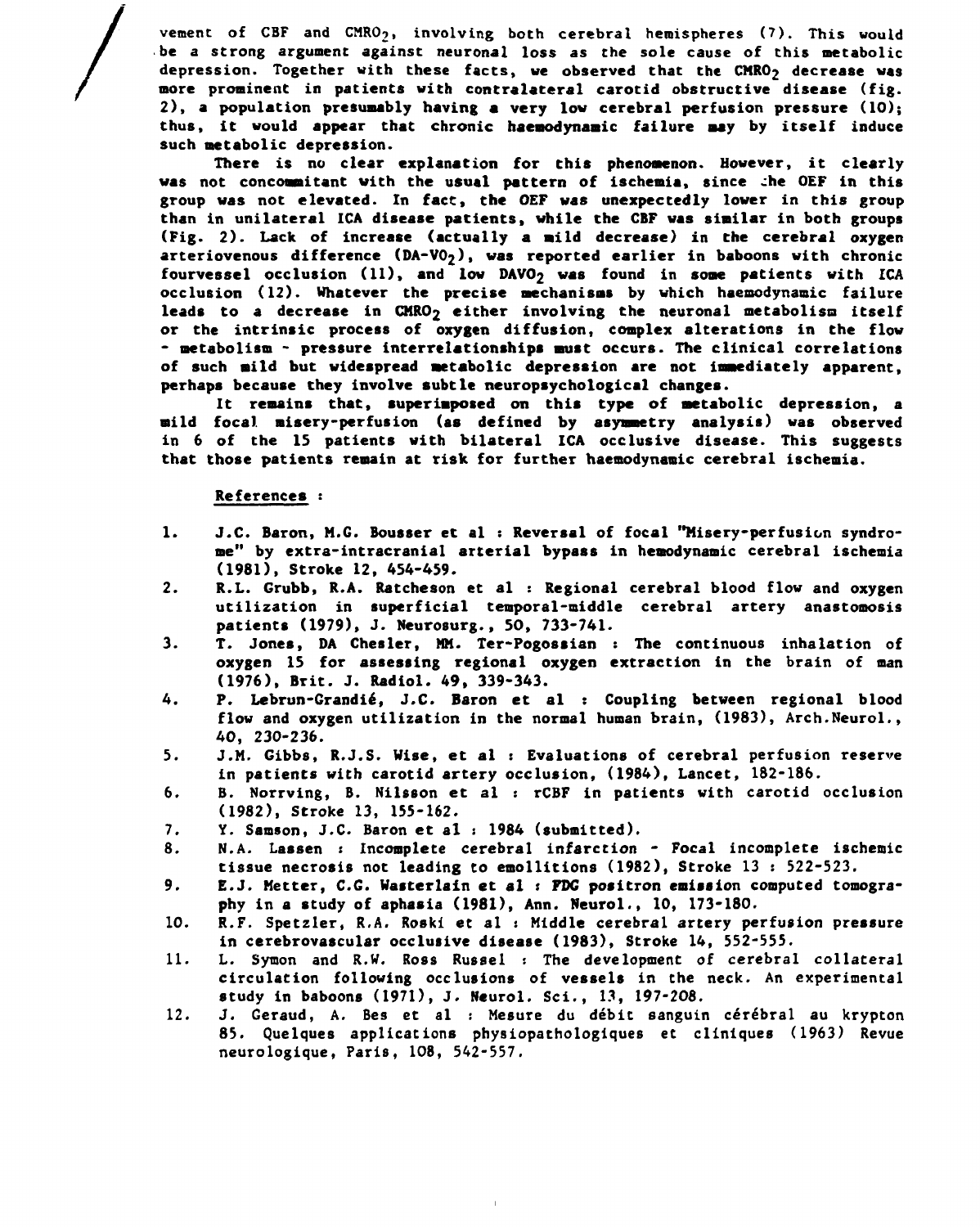| $\frac{\text{m1}}{\text{m1}}$ ( $\frac{\text{m1}}{\text{m1}}$<br>CBF | CONTROL<br>$n = 15$         | $52 \pm 17$     | $43 \pm 11$   | $41 \pm 9$    | $40 \pm 9$    | $41 \pm 10$   | $48 \pm 13$   |
|----------------------------------------------------------------------|-----------------------------|-----------------|---------------|---------------|---------------|---------------|---------------|
|                                                                      | <b>OCCLUDED</b><br>$n = 39$ | $36 \pm 11**$   | $31 \pm 9**$  | $35 \pm 13$   | $29 \pm 9*$   | $32 \pm 9*$   | $44 \pm 13$   |
|                                                                      | NON OCCLUDED<br>$n = 33$    | $45 \pm 17$     | $38 \pm 11$   | $39 \pm 12$   | $36 \pm 13$   | $37 \pm 12$   | $47 \div 15$  |
| $OEF$<br>(0-1)                                                       | <b>CONTROL</b><br>$n = 15$  | $.50 \pm .10$   | $.49 \pm .10$ | $.50 \pm .10$ | $.49 \pm .08$ | $.52 \pm .10$ | $.55 \pm .11$ |
|                                                                      | <b>OCCLUDED</b><br>$n = 39$ | $.50 \pm .11$   | $.51 \pm .10$ | $.50 \pm .11$ | $.51 \pm .12$ | $.54 \pm .11$ | $.52 \pm .10$ |
|                                                                      | NON OCCLUDED<br>$n=31$      | $.49 \pm .09$   | $.49 \pm .08$ | $.49 \pm .09$ | $.50 \pm .10$ | $.53 \pm .10$ | $.53 \pm .09$ |
| $\vec{a}$<br>$CHRO2$<br>$m1/mn/100$                                  | <b>CONTROL</b><br>$n=15$    | $4.3 \pm 1.2$   | $3.5 \pm .8$  | $3.4 \pm .8$  | $3.2 \pm .8$  | $3.5 \pm .9$  | $4.4 \pm 1.2$ |
|                                                                      | <b>OCCLUDED</b><br>$n = 39$ | $3.2 \pm 1.0^*$ | $2.8 \pm .9$  | $3.1 \pm 1.2$ | $2.7 \pm 1.0$ | $3.0 \pm .9$  | 4.2 $\pm$ 1.4 |
|                                                                      | NON OCCLUDED<br>$n = 31$    | $3.9 \pm 1.6$   | $3.3 \pm 1.1$ | $3.3 \pm 1.1$ | $3.0 \pm 1.0$ | $3.5 \pm 1.5$ | $4.5 \pm 1.7$ |

TABLE 1 : Regional values in control subjects and in occluded and unoccluded hemispheres of patients. (mean ± sd)MCAl : Lower sylvian area - MCA2 : Upper sylvian area - ACA : Anterior cerebral artery area -AW: Anterior watershed area - PW: Posterior watershed area - PCA: Posterior cerebral

artery area. \*\* p<.01 (With respect to control group).  $\star$  p < 05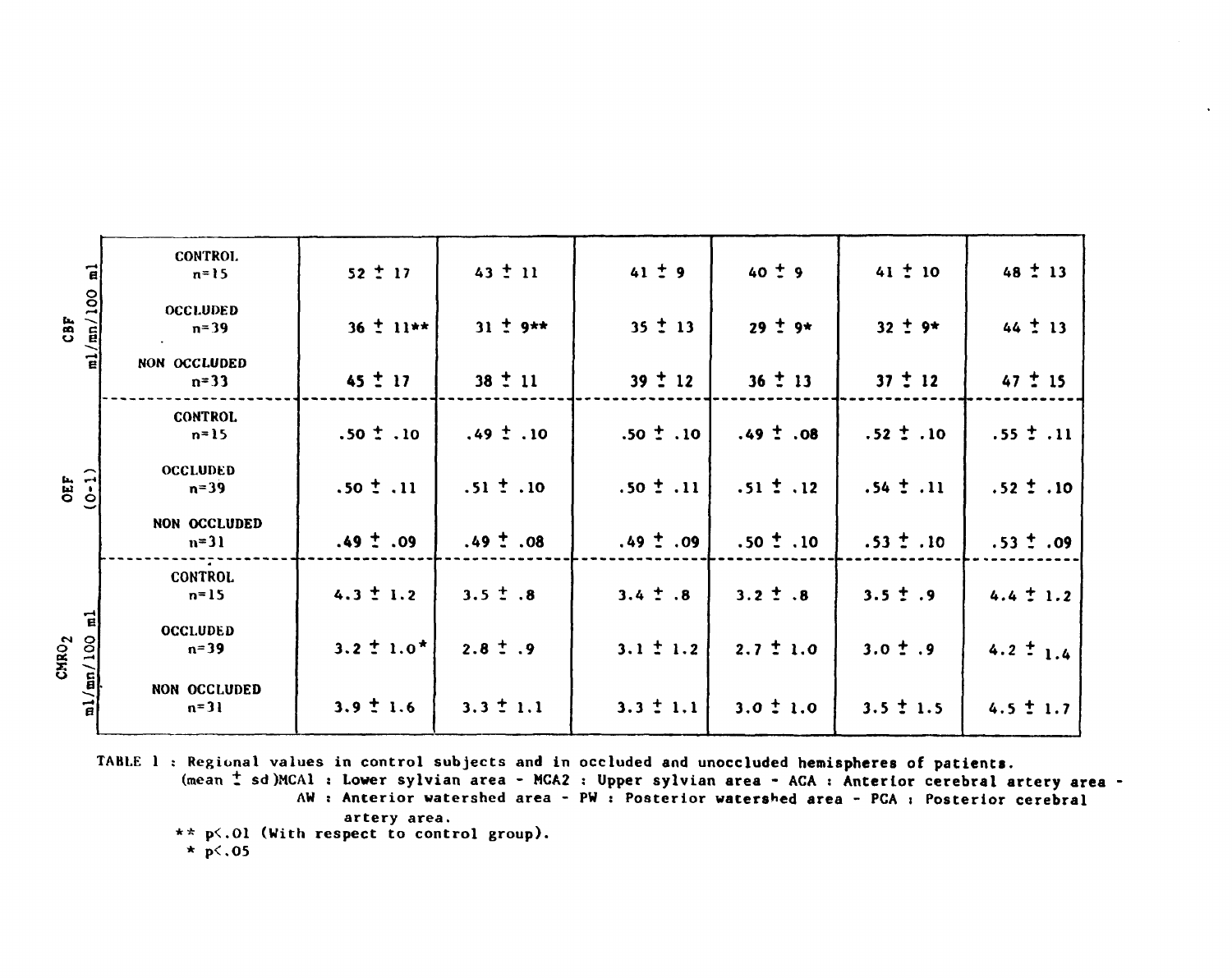

Fig. 1 : Regional values (mean  $\frac{1}{a}$  sd) in the occluded hemisphere in patients with or without history of ipsilateral stroke (excluding the 5 patients with contralateral Stroke) - See table 1 for abbreviations -

 $\ddot{\phantom{a}}$ 



Fig. 2 : Effects of haemodynamic contralateral carotid lesions on regional values (mean t sd) in MCA areas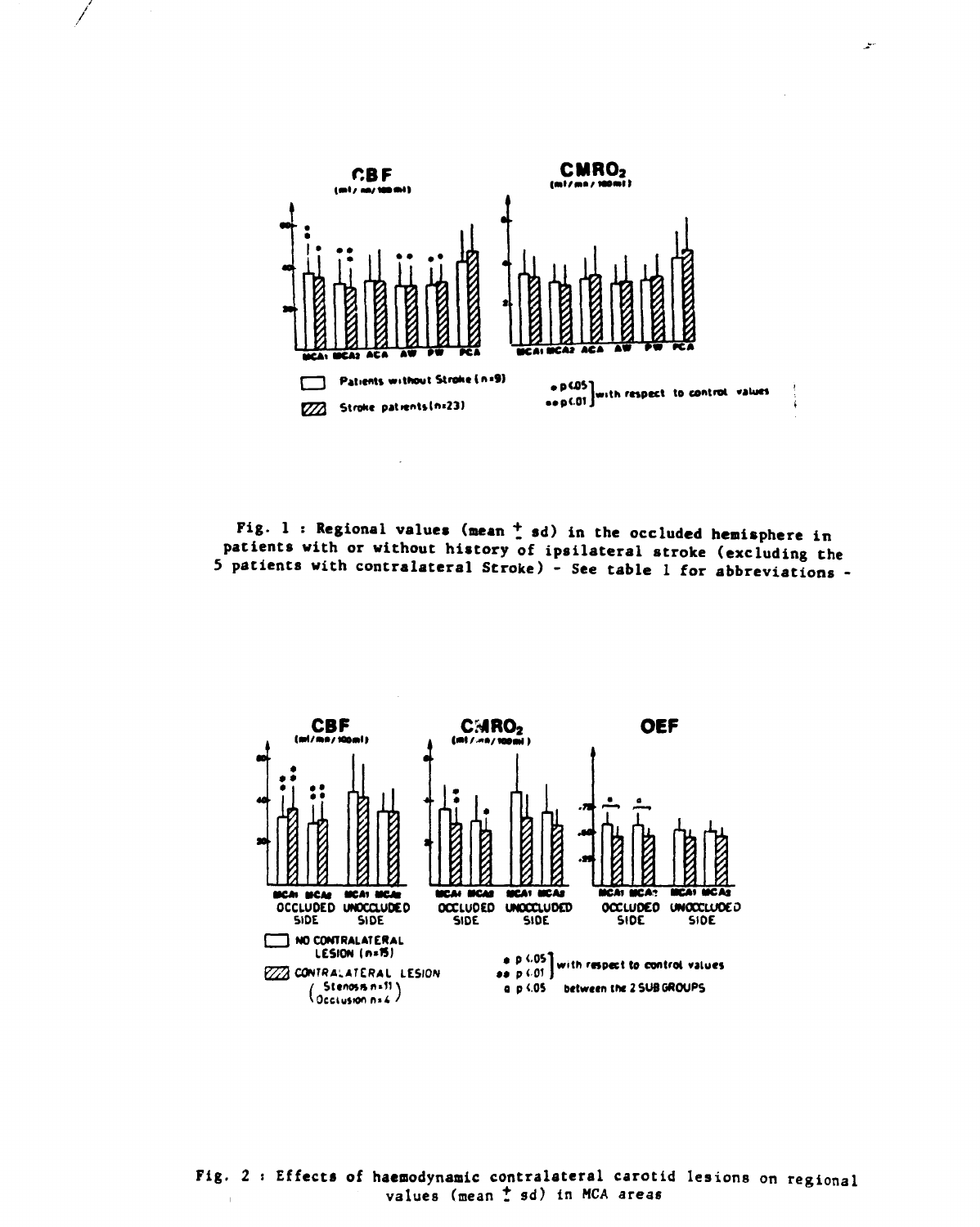## **ABSTRACT**

CEREBRAL HAEMODYNAMIC AND METABOLIC CHANGES IN CAROTID ARTERY OCCLUSION : A PET STUDY

Y. SAMSON, J.C. BARON, M.G. BOUSSER, C. LOC'H, M. OTTAVIANI

Using the positron emission tomography, we studied, with the  $0^{15}$  inhalation technique, the cerebral blood flow (CBF), the oxygen extraction fraction (OEF) and the cerebral metabolic rate of oxygen  $(CMRO<sub>2</sub>)$  in 37 patients with internal carotid artery (ICA) occlusion. In the territory of the occluded ICA, two pattern of focal anomaly have been observed : a CBF decrease with a "compensatory" OEF increase or a matched CBF and  $CMRO<sub>2</sub>$  decrease. On the other hand, as compared to age matched control values, CMRO<sub>2</sub> is significantly decreased in the territory of the occludedcarotid only in patients with extensive neck vessels obstructive disease.

Soumis à : "International Salzburg Conference on Cerebro vascular disease".